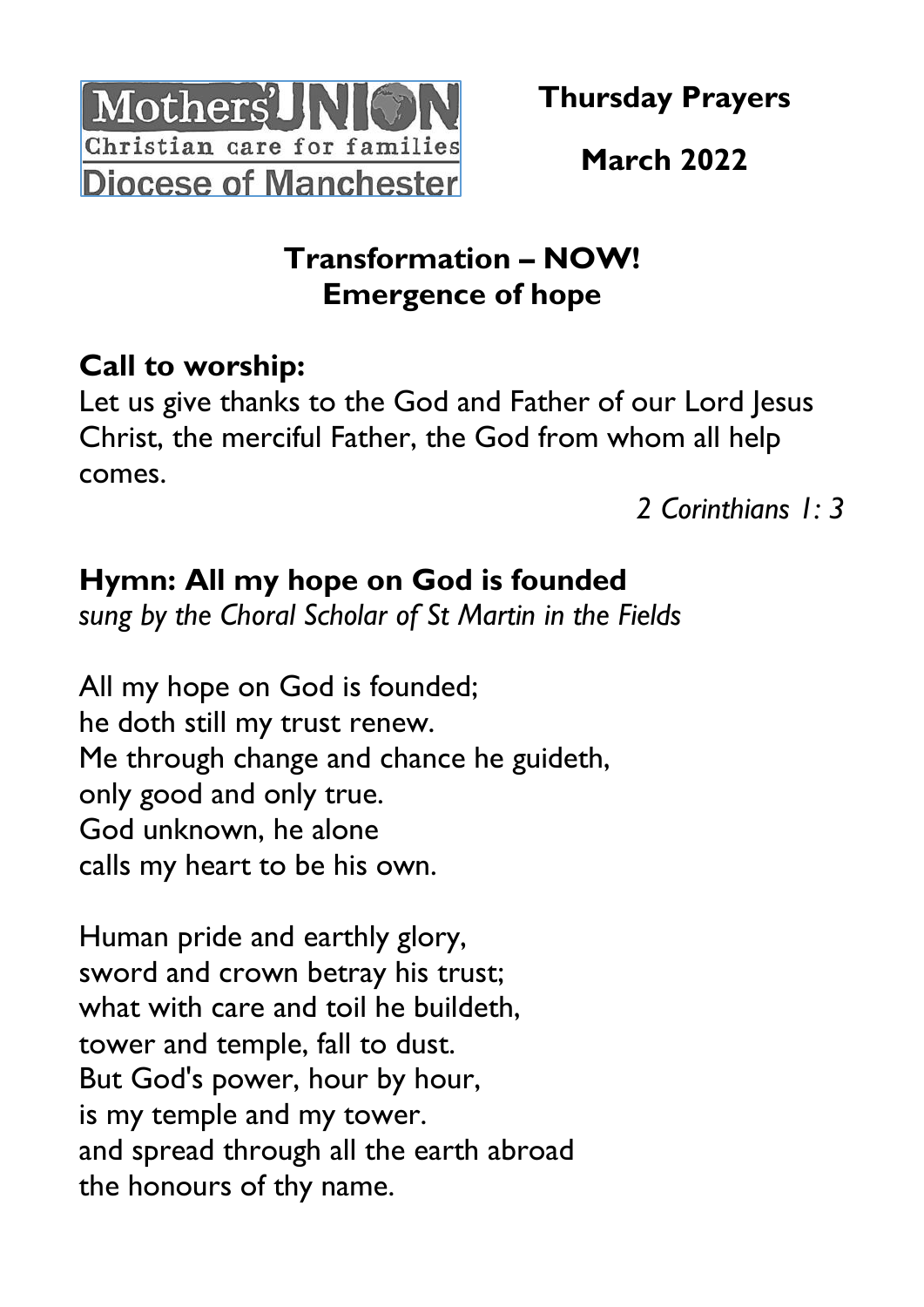God's great goodness ay endureth, deep his wisdom, passing thought: splendour, light, and life attend him, beauty springeth out of nought. Evermore, from his store new-born worlds rise and adore.

Daily doth the almighty giver bounteous gifts on us bestow; his desire our soul delighteth, pleasure leads us where we go. Love doth stand at his hand; joy doth wait on his command.

Still from man to God eternal sacrifice of praise be done, high above all praises praising for the gift of Christ his Son. Christ doth call one and all: ye who follow shall not fall.

*Meine Hoffnung stehet feste Joachim Neander (1650-1680) Paraphrased Robert Bridges (1844-1930)*

## **Bible Reading: Hebrews 6: 19-20 (NIV)**

We have this hope as an anchor for the soul, firm and secure. It enters the inner sanctuary behind the curtain, where our forerunner, Jesus, has entered on our behalf. He has become a high priest forever, in the order of Melchizedek.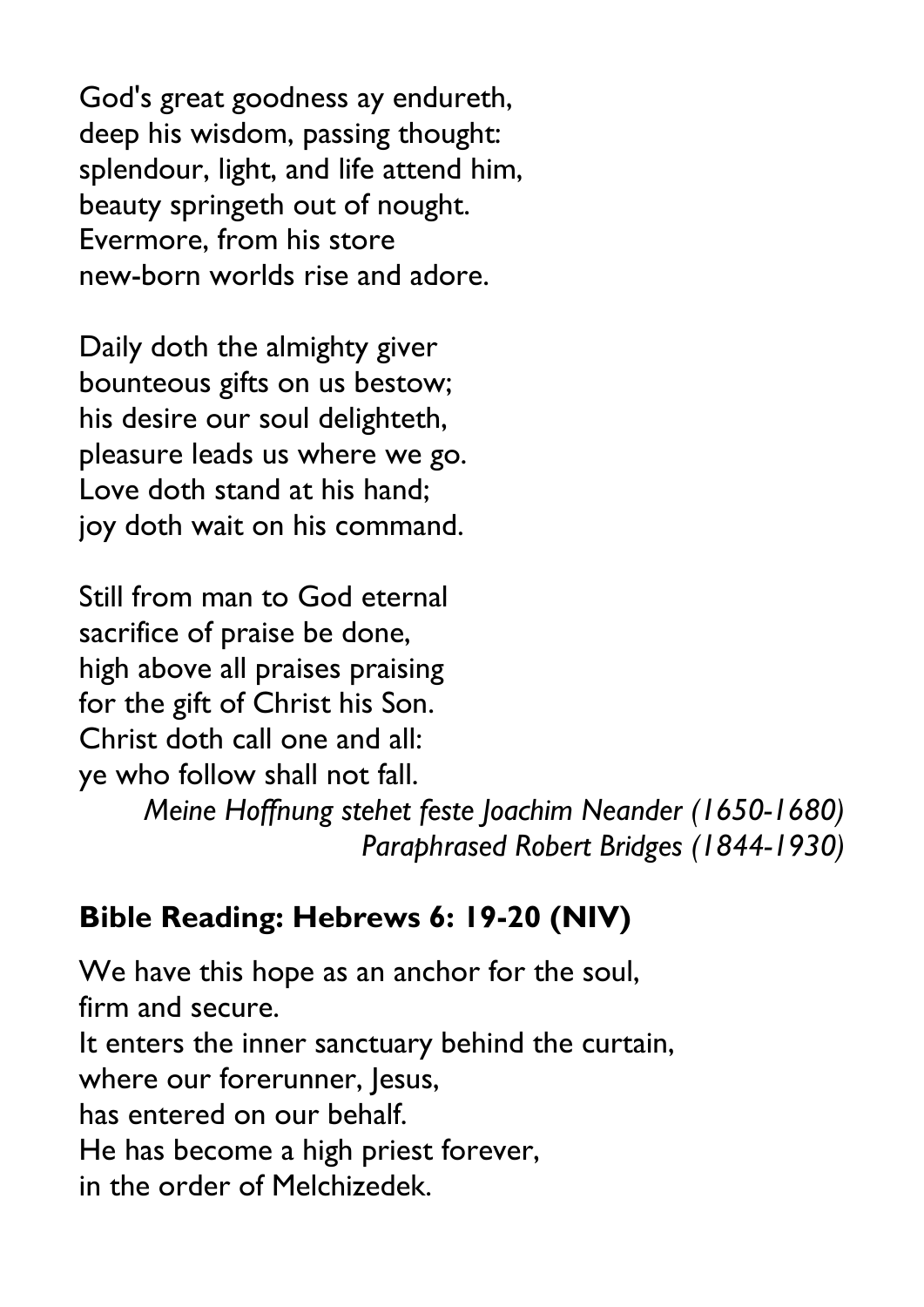# **Reflection:**

Lord of all goodness, there are moments, I confess, when doubt rules strong.

Moments of darkness when life seems bleak,

your promises little short of mockery.

The wind rips through my life, stripping the leaves, straining the roots,

threatening to tear me from my hold on you.

It whips the questions from my lips

before I find the breath to ask them.

Lord, my mind can't cope. It's hard to see a pattern in the dark. Harder still to see an underlying purpose, when suffering throws its shadow, and hope's eclipsed. Christian clichés bring no comfort. The candle flame of faith gives little light.

And yet, Lord, still it burns, the candle flame.

Live and persistent.

It may not seem a lot.

No floodlight glare, no firework flash of coloured light;

but, somehow, nothing seems to put it out.

Not quite.

It dims, dark edged with doubt, struggles,

then suddenly, the very wind

that threatened its existence fans it to life.

The flame burns brighter and its glow

sets light to other candles I'd not thought were there.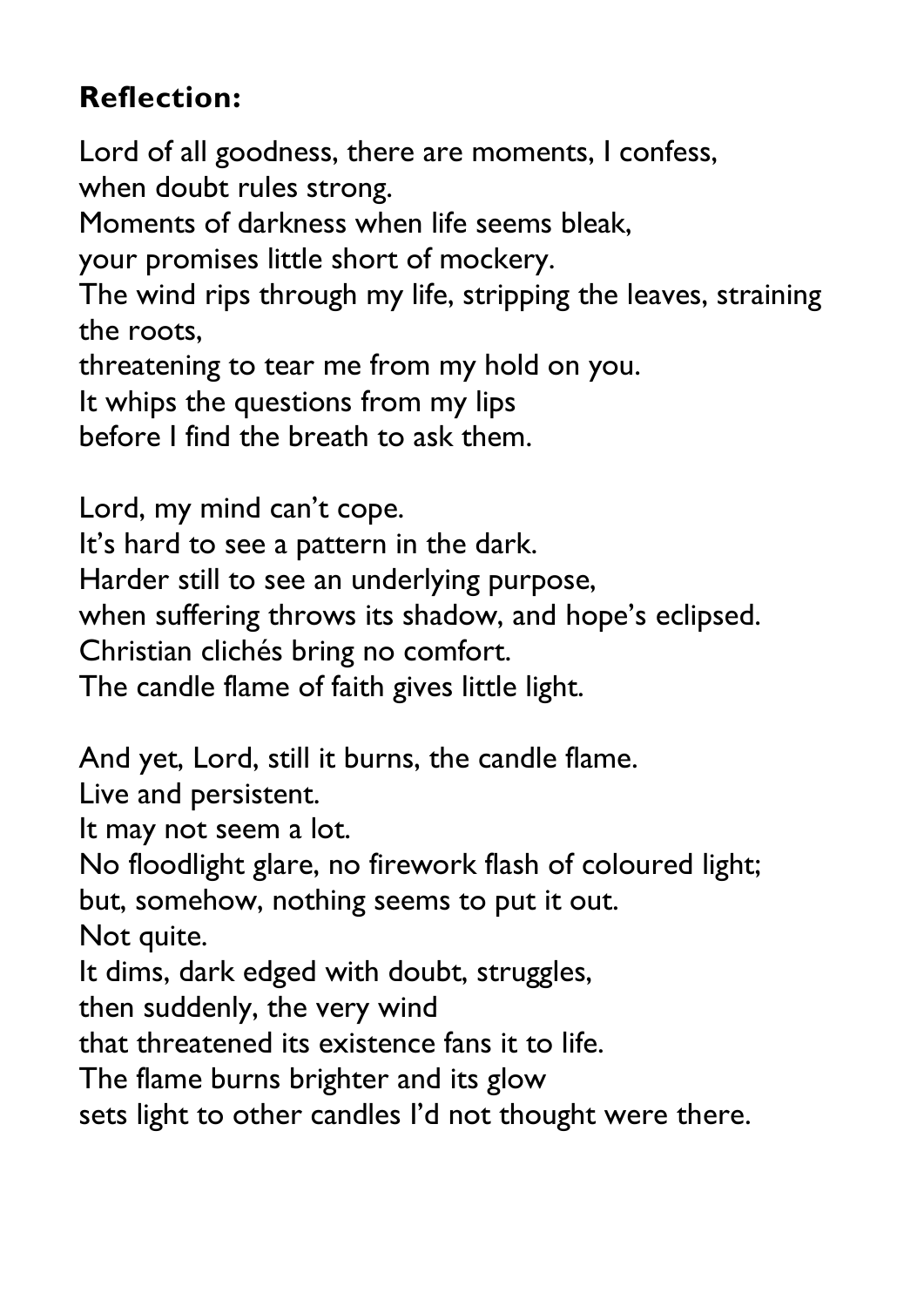And as the darkness distances I see, beyond the shadow of the cross, the dawning light of resurrection. Darkness is strong, but you are stronger. I leave the pattern and the purpose in your hands.

#### **Prayers:**

Lord, in you I am transformed and transformed still again. When the discouraged cry for hope, make me hope. When the hungry cry for bread, make me bread. When the thirsty cry for water, make me water. When the suffering cry for help, make me help. When the sick cry for healing, make me healing. When the bound cry for freedom, make me freedom. When the outcasts cry for love, make me love.

Lord who is hope who is bread and water, who is help and healing, who is freedom. and who is love, transform me anew, and so keep me close to you, as you transform the world.

## **Amen**

*from www.MothersUnion.org/Resources*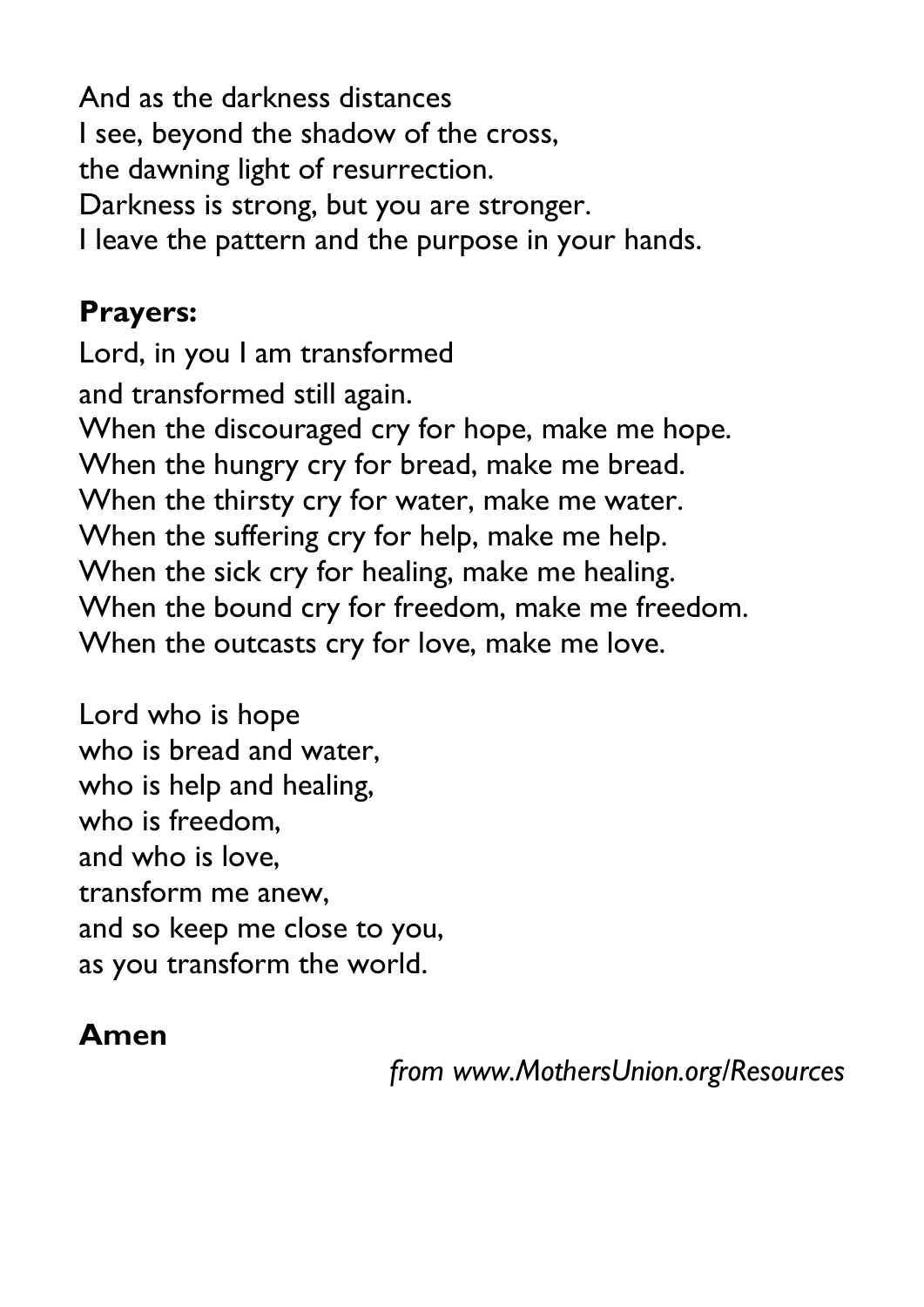**Mary Sumner's Prayer**

**All this day, O Lord, let me touch as many lives as possible for thee; and every life I touch, do thou by thy spirit quicken, whether through the word I speak, the prayer I breathe, or the life I live. Amen**

#### **Hymn: All for Jesus**

*sung by St Martin's Voices*

All for Jesus, all for Jesus, this our song shall ever be; for we have no hope, nor Saviour, if we have not hope in thee.

All for Jesus, thou wilt give us strength to serve thee, hour by hour; none can move us from thy presence while we trust thy love and power.

All for Jesus, at thine altar thou wilt give us sweet content; there, dear Lord, we shall receive thee in the solemn sacrament.

All for Jesus, thou hast loved us; all for Jesus, thou hast died; all for Jesus, thou art with us; all for Jesus crucified.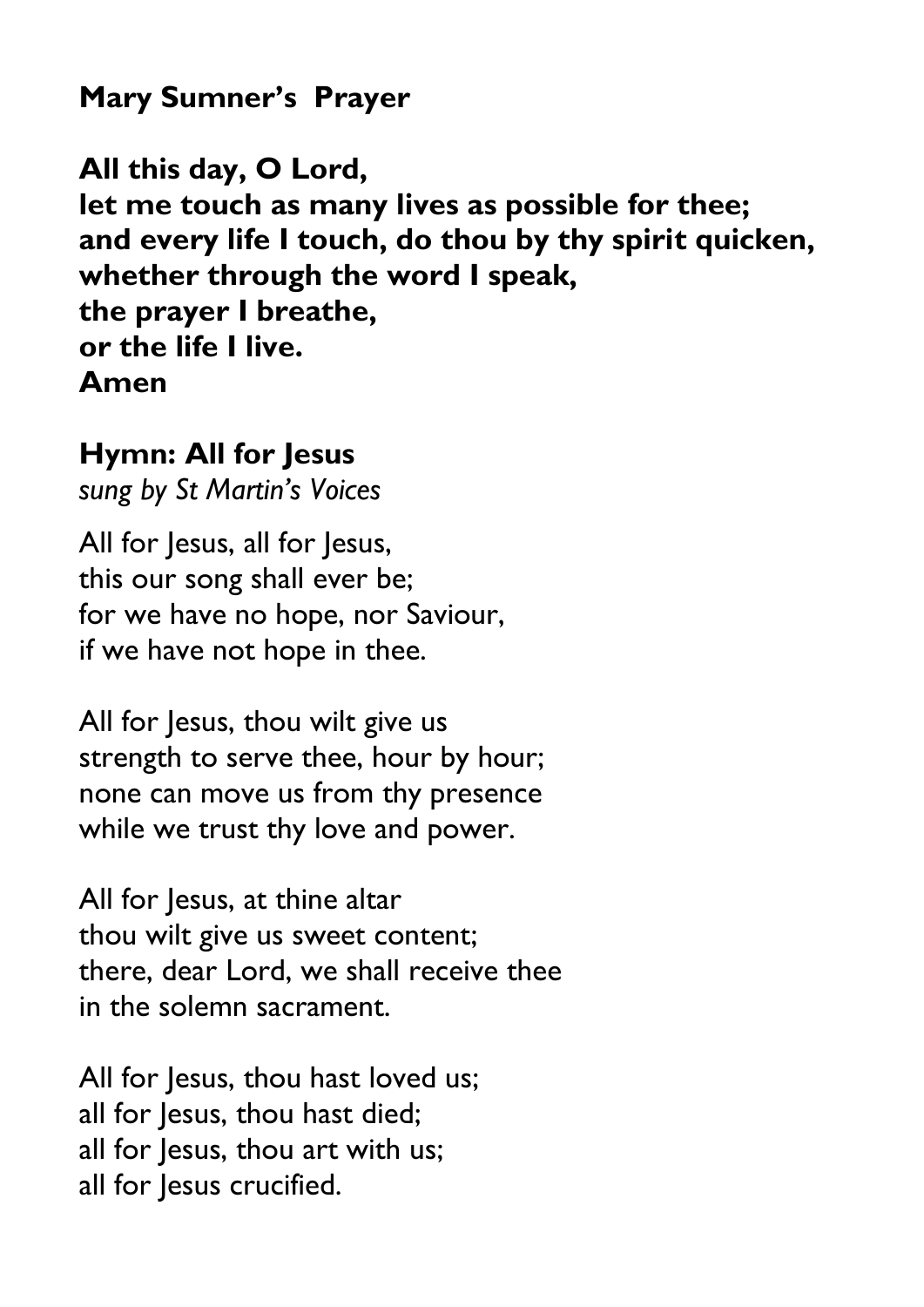All for Jesus, all for Jesus, this the church's song must be, till, at last, we all are gathered one in love and one in thee.

> *W. J. Sparrow-Simpson (1859-1952) © Chester Music and Novello & Co, 14-15 Berners Street, London W1T 3LJ UK*

#### **Blessing**

May Christ, who out of defeat brings new hope and a new future, fill you with his new life; and the blessing of God almighty, the Father, the Son and the Holy Spirit, be among you and remain with you always. **Amen**